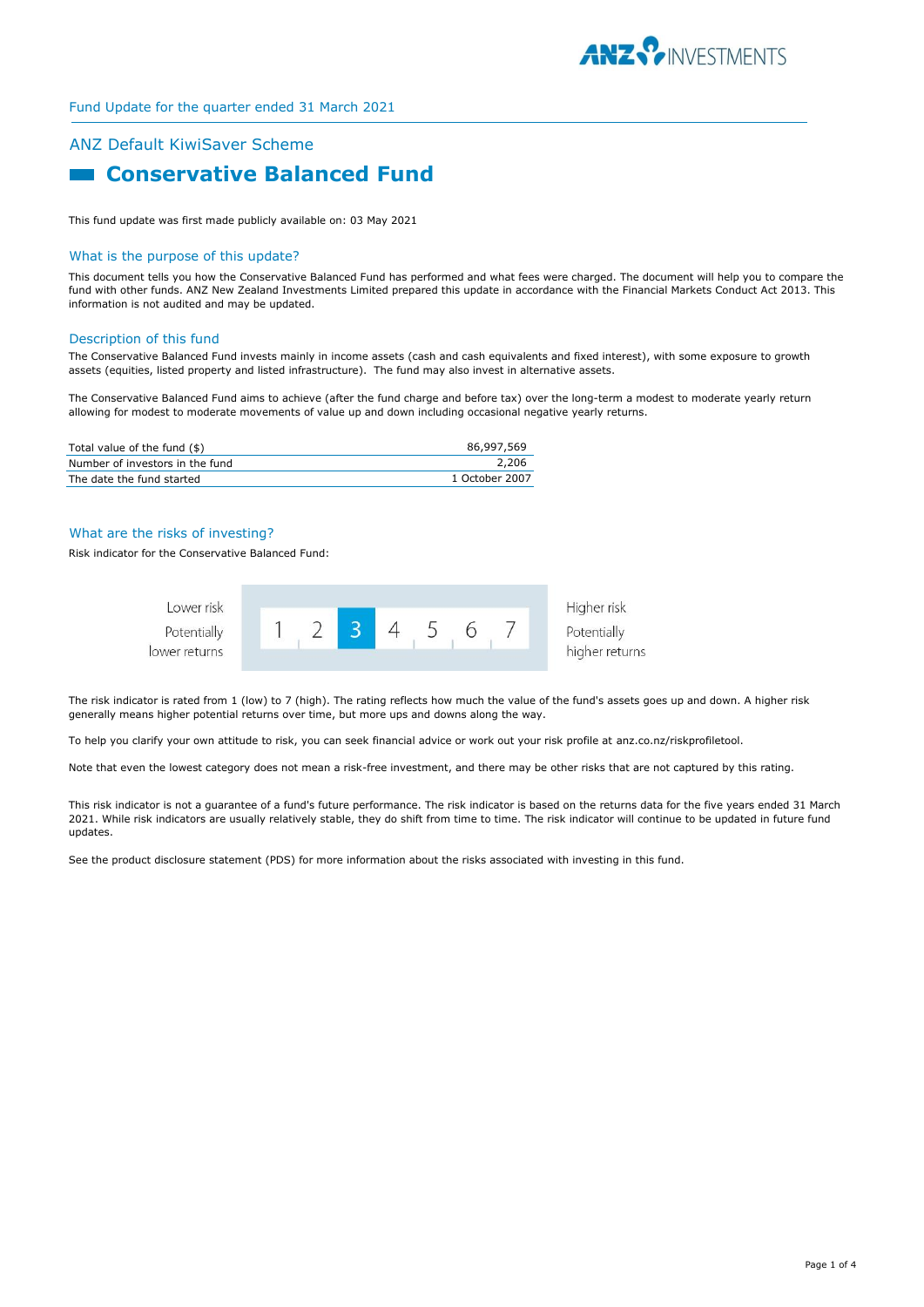### How has the fund performed?

|                                               | Average over past<br>five years | Past year |  |
|-----------------------------------------------|---------------------------------|-----------|--|
| Annual return                                 |                                 |           |  |
| (after deductions for charges and tax)        | $5.04\%$                        | 12.64%    |  |
| Annual return                                 |                                 |           |  |
| (after deductions for charges but before tax) | 6.02%                           | 14.32%    |  |
| Market index annual return                    |                                 |           |  |
| (reflects no deduction for charges and tax)   | 6.45%                           | 13.17%    |  |

The market index annual return is calculated using the target investment mix and the indices of each asset class.

Additional information about the market index is available in the statement of investment policy and objectives on the offer register at www.discloseregister.companiesoffice.govt.nz.



# **Annual return graph**

This shows the return after fund charges and tax for each of the last 10 years ending 31 March. The last bar shows the average annual return for the last 10 years, up to 31 March 2021.

**Important:** This does not tell you how the fund will perform in the future.

Returns in this update are after tax at the highest prescribed investor rate (PIR) of tax for an individual New Zealand resident. Your tax may be lower.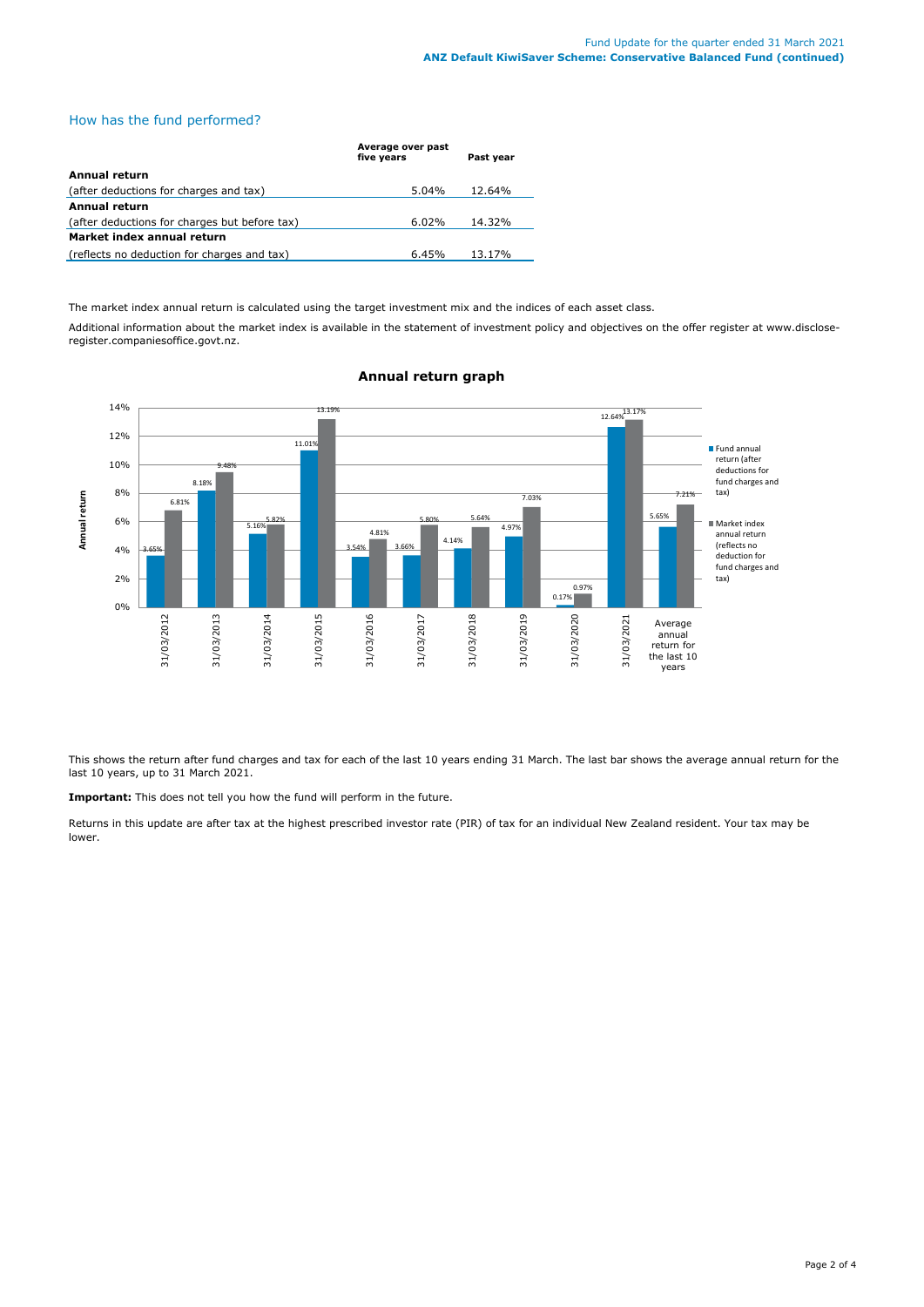# What fees are investors charged?

Investors in the Conservative Balanced Fund are charged fund charges. In the year to 31 March 2020 these were:

|                                             | % of net asset value          |
|---------------------------------------------|-------------------------------|
| Total fund charges <sup>1</sup>             | 0.91%                         |
| Which are made up of:                       |                               |
| Total management and administration charges | 0.91%                         |
| Including:                                  |                               |
| Manager's basic fee                         | 0.85%                         |
| Other management and administration charges | 0.06%                         |
| 0.00%<br>Total performance based fees       |                               |
|                                             | Dollar amount per<br>investor |
| <b>Other charges</b>                        |                               |
| Membership fee <sup>2</sup>                 | \$18                          |

Investors are not currently charged individual action fees for specific actions or decisions (for example, for withdrawing from or switching funds). See the PDS for more information about Scheme fees.

Small differences in fees and charges can have a big impact on your investment over the long term.

#### Example of how this applies to an investor

Sarah had \$10,000 in the fund at the start of the year and did not make any further contributions. At the end of the year, Sarah received a return after fund charges were deducted of \$1,264 (that is 12.64% of her inital \$10,000). Sarah also paid \$18 in other charges. This gives Sarah a total gain after tax of \$1,246 for the year.

#### What does the fund invest in?

**Actual investment mix<sup>3</sup> Target investment mix<sup>3</sup>**

This shows the types of assets that the fund invests in. This shows the mix of assets that the fund generally intends to invest in.